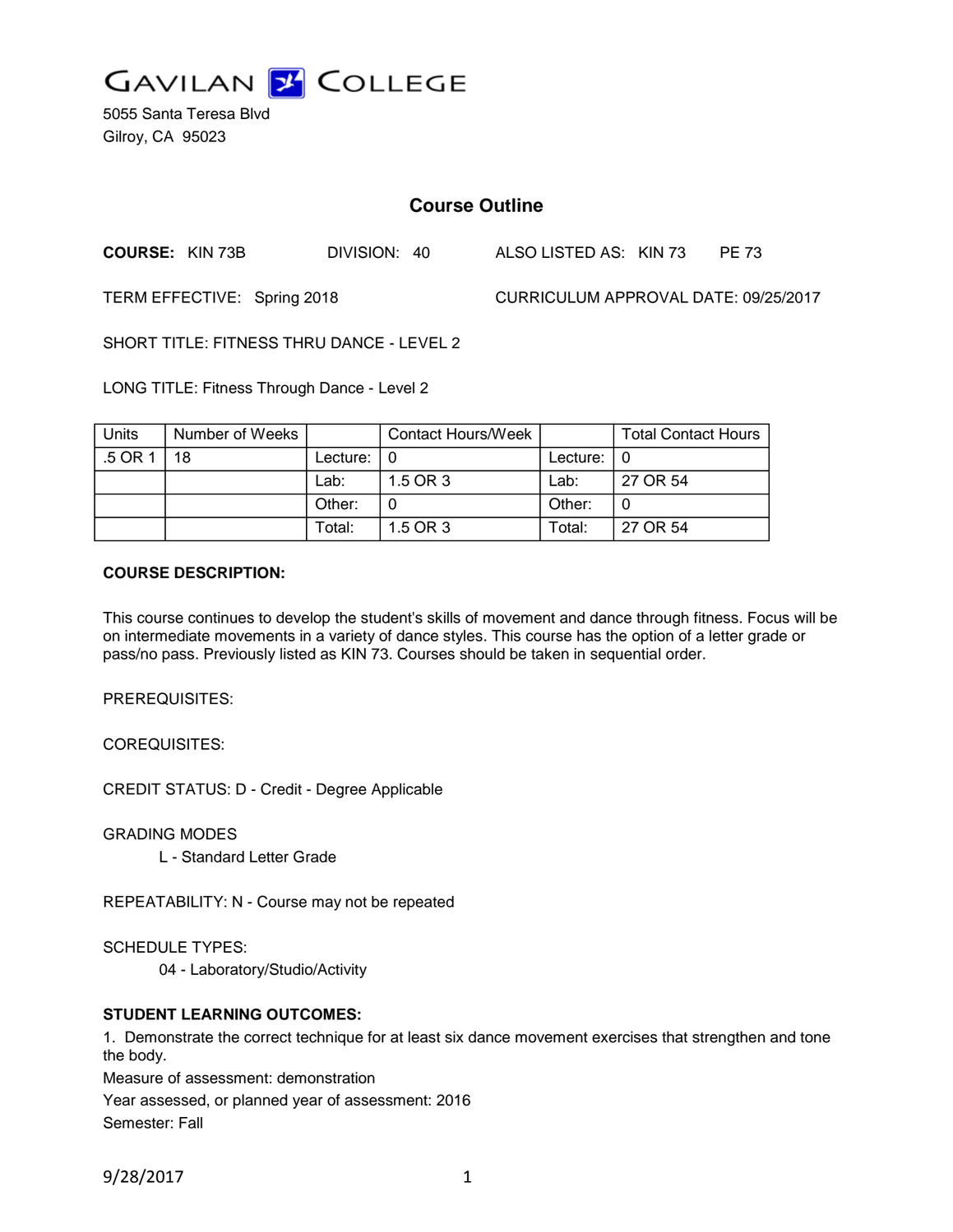2. Perform each of the routines presented throughout the course.

Measure of assessment: demonstration

Year assessed, or planned year of assessment: 2016

# **CONTENT, STUDENT PERFORMANCE OBJECTIVES, OUT-OF-CLASS ASSIGNMENTS**

Curriculum Approval Date: 09/25/2017

1.5 - 3 Hours:

Content: Class introduction, including course syllabus, grading, and class requirements. An overview of the course will be presented.

Pre-testing of skills and fitness level may be completed.

Student Performance Objectives: Explain the expectations of the class and of the instructor. Participate in pre-testing.

6 - 12 Hours:

Content: Review of movement skills and information presented in level 1, including the importance of body alignment, coordination, and balance. Presentation on intermediate level dance skills that continue to develop the students' strength and muscle tone. Toning through abdominal work, push-ups, and other exercises will be included.

Student Performance Objectives: Demonstrate the dance skills presented in class. Participate in class activities, including the toning workouts.

6 - 12 Hours:

Content: Continue to work on dance skills presented in earlier classes. Introduction of additional intermediate dance movements presented in a variety of dance styles. Dance styles included may be lyrical jazz, social dance, and contemporary dance. Sequencing of movements into a routine will be included.

Student Performance Objectives: Demonstrate the new dance movements that were introduced. Perform these movements in an organized routine.

6 - 12 Hours:

Content: Continue working on sequencing dance movements into a routine Presentation on how to create more power for movement. Introduce additional dance movements in a variety of dance styles.

Student Performance Objectives: Discuss how to create more power for movement. Demonstrate dance routines performed in a variety of dance styles.

6 - 12 Hours:

Content: Continue working on dance routines presented in class that are designed to improve strength, muscle tone, and fitness. Introduce the opportunity for students to choreograph a dance routine. Posttesting.

Student Performance Objectives: Participate in the dance routines presented in class. Work in groups to choreograph a routine of their choice. Participate in post-testing. 2 Hours:

### **METHODS OF INSTRUCTION:**

Demonstration, guided practice.

### **OUT OF CLASS ASSIGNMENTS:**

Required Outside Hours: Assignment Description: As this is a lab class no out of class assignments are required.

# **METHODS OF EVALUATION:**

Skill demonstrations Percent of total grade: 50.00 % Percent range of total grade: 40% to 60% Demonstration Exams Other methods of evaluation Percent of total grade: 50.00 %

9/28/2017 2